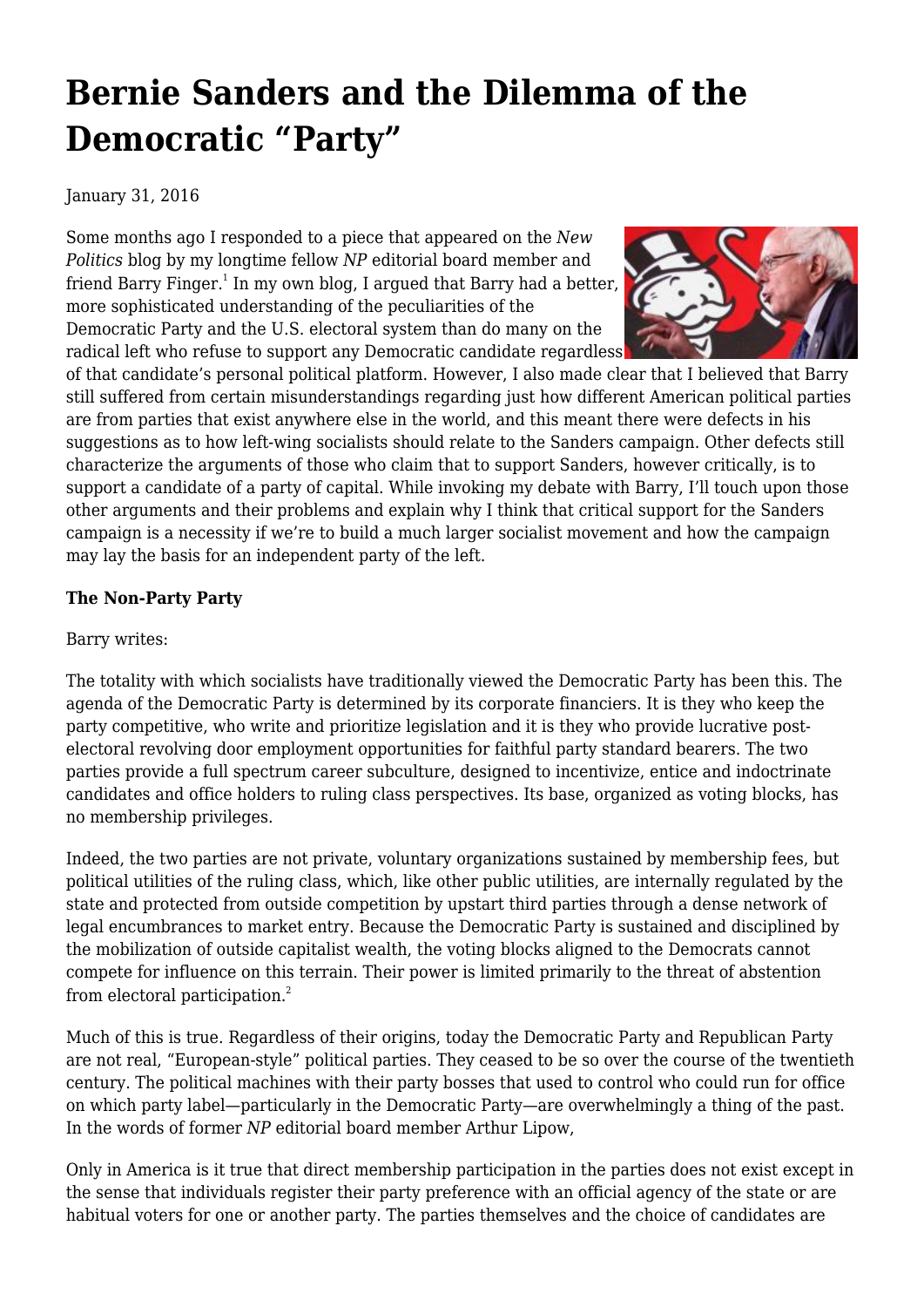strictly regulated by law in the states in which the individual parties exist. … As a party, control over its own candidates is virtually non-existent.<sup>3</sup>

That is to say, both the Republicans and Democrats (and any "third" parties on the ballot in any state) exist as state-run ballot lines, not private voluntary associations that can control their own memberships or who runs on their ballots.



Barry and others have some understanding of this. But where their analysis goes awry is the conclusion that if you are running on the Democratic Party ballot line, you yourself are *necessarily* being "sustained and disciplined by the mobilization of outside capitalist wealth." Were this true, it's unlikely that Bernie Sanders—with his rather radical platform and his steadfast refusal to take any money from "the billionaire class" to fund his campaign—would be able to run for president in the Democratic presidential primary in the first place. Michael Hirsch, another *NP* editorial board member, was not wrong to write, "The Democratic Party is barely a party; it's a series of shifting coalitions in 50 state organizations and some 3,000 U.S. counties. In many states, the center-right controls it. In city and county politics, real estate and banking interests dominate the local councils. But that doesn't make it a corporate party."<sup>4</sup> Why not? Because its leaders at either the national or local level have no control over who runs on the Democratic Party ballot line. Each candidate runs on their own specific political platform (the official Democratic Party platform is an irrelevancy that no one reads). And party leaders find it all but impossible to ensure that all elected Democrats will vote in legislatures the way that they're "supposed to." Hence, different Democrats will vote in different ways—with no fear that they'll be kicked out of the Democratic Party for disloyalty. There exists no legal basis by which they can be kicked out, unlike in parliamentary systems with real, private-association political parties. Dissidents can get kicked out of Democratic Party or Republican Party clubs, of course—but as those have no real power over what the elected officials do, they don't really count.

Obviously, those Democrats who do rely on "outside capitalist wealth" have an advantage over those who do not—just as in our single-member-district, winner-take-all electoral system, those who run for office as Democrats or Republicans have an advantage over those who do not. (In nonpartisan races this advantage is greatly diminished; this helps to explain why an open socialist like Kshama Sawant, taking no corporate cash and winning support from local unions, was able to win a seat on the Seattle City Council.) And it is true, unfortunately, that at the national level even the most leftwing Democrats do take some corporate political action committee (PAC) money. For example, a cursory glance at opensecrets.org reveals that the top three contributors to Rep. Keith Ellison for 2013-2014 were TCF Financial, General Mills, and Masimo Corp.; for Rep. John Conyers, DISH Network, Avenue Ventures, and Sony; for Rep. Barbara Lee, a union, the IBEW, but also the San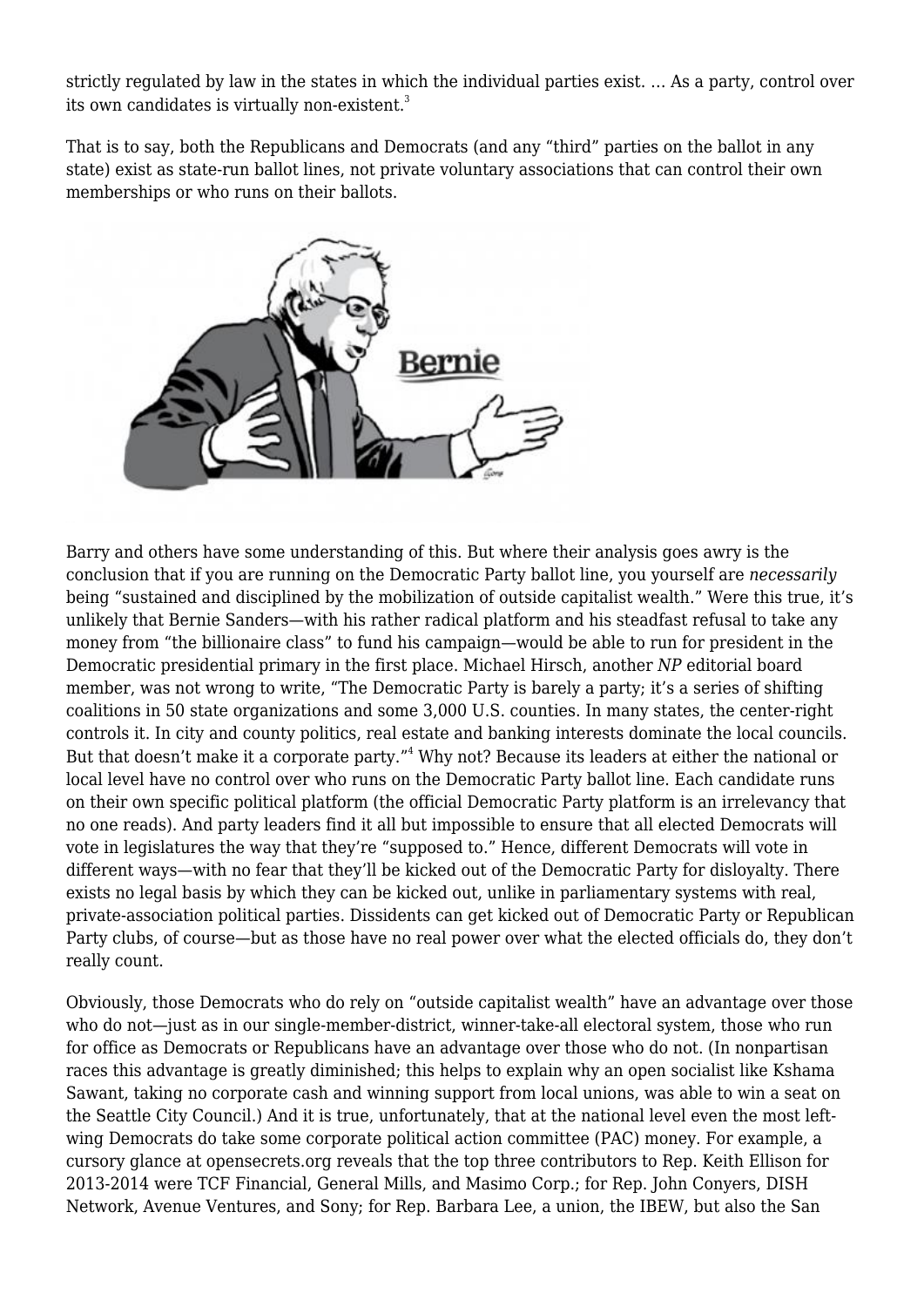Francisco Regional Center and Gallo Winery.

Of course, *proportionally* Ellison, Conyers, Lee, and other progressive Democrats take more PAC cash from labor than from capital. But why do these elected officials accept corporate PAC money at all? It's not because as Democrats they're required to do so, but because of the horrendous U.S. campaign finance system. If one hopes to win a major House (let alone Senate) race against an opponent with much more money to spend, and who gets 95 percent of his or her funding from business PACs, then it's almost inevitable (except in Bernie Sanders' Vermont, it seems) that one will take some amount of corporate PAC money—albeit much less than the truly pro-business candidate. Further, the bulk of business PAC contributions will come from those who are ultimately unable to press the leftmost Democrats to vote the wrong way on important legislation. Money may buy *access* but not always *influence* in regards to votes. This is what explains why the leftmost Democrats are able to vote the right way most of the time. (On Israel/Palestine, matters are often different—but Sanders himself, as many of his leftist critics have noted, is also rather imperfect on this issue.) As long as the current rotten system of private financing continues—and as long as the labor movement remains a shadow of its former self—one will find few progressive politicians, at least at the national level, who take no money at all from corporate PACs. Will those campaign contributions that one needs to win be a heavy influence on one's voting record? The evidence suggests that if one has a diversified contribution base and receives one-third or more of one's money from labor and progressive ideological groups, then one will most likely be able to vote from the left without serious problems. (It's worth noting that business PACs are incredibly dispersed, as no PAC can give more than \$10,000 to any one candidate.)

Given these circumstances—parties that are not really parties and an oligarchical system of campaign financing—I do not consider supporting the leftmost Democrats to be a betrayal of classstruggle politics, or to be the equivalent of supporting (say) the Canadian Liberals. There are, of course, Democrats who obviously represent the ruling class, like Barack Obama and his dominant wing of the Democratic Party, and also there are Democrats who, however very imperfectly, represent the working class. I see nothing class-collaborationist in opposing the former and critically supporting the latter. Yes, ruling-class politicians *usually* win Democratic primaries simply because they raise more campaign funds, have name recognition, are incumbents, and so on—but not always. (Only the Democratic Party fundraising committees are pure shills for corporate America, and leftliberals and radicals running as Democrats aren't *required* to take any money from those committees.) So when genuine left-liberals or radical leftists win office on the Democratic Party ballot line, as has happened and will continue to happen in various parts of the country, the Democratic Party is *not* simply a "political utility of the ruling class." It *would be* if the neoliberal, bourgeois leadership of the Democratic Party could impose parliamentary discipline on all elected Democrats, but there really is very little that it can do beyond removing dissidents from congressional committees.

Does this mean that it's likely that the Democratic Party will be taken over by progressives, that the "realignment" sought by the late Michael Harrington is near? No. But the primary reason for this, aside from the fact that it's rather hard to democratically control a state-run ballot line, is the same reason why an independent labor party, which left-wing socialists have advocated for years, is not forthcoming any time soon. Organized labor is simply too weak and, due to the AFL-CIO's lack of control over its affiliated unions' political choices, too diffuse. I agree with most American socialists that a labor party based on the unions should have been formed at least by 1948, when 35 percent of the U.S. workforce was unionized and the United Auto Workers in particular was a real power in the country. But Walter Reuther didn't do what we wanted him to do, and today we are unfortunately where we are. I was active in Labor Party Advocates and then the Labor Party in two states in the 1990s; I really wanted it to take off and become politically important. It didn't. Nor is it likely that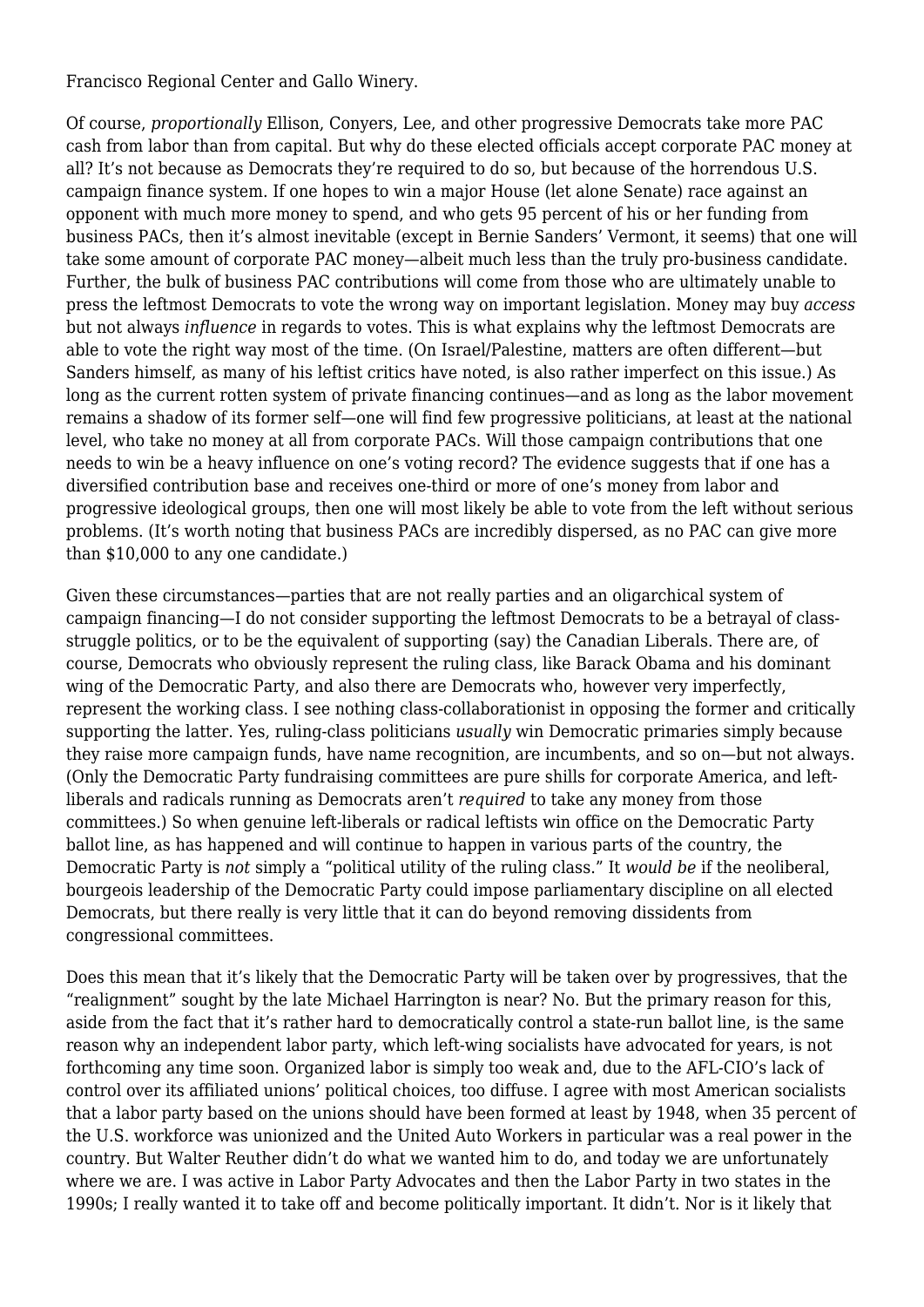the Green Party, which has existed in one form or another since the 1980s, will ever displace the Democrats. As former Labor Party national organizer Mark Dudzic has said, "If you can't even put out enough poll watchers to cover every precinct in an election campaign, and you can't call on a substantial portion of the labor movement to come out and support your candidate, you're not building anything, and there'll be little that remains afterwards."<sup>5</sup> I've voted for Greens many times in my life but eventually one tires of voting for protest candidates.

### **Pushing Political Discourse to the Left**

This brings us back, finally, to Bernie Sanders. Whatever the flaws in some of his political positions, his running as a candidate in the Democratic presidential primary has led millions of people, even in the corporate media, to talk about "democratic socialism" and "political revolution." His interpretation of those terms may be far more moderate than that of *NP* writers, but he is pushing political discourse in the U.S. significantly to the left, and in a country where "socialist" has long been a swear word in mainstream politics, this is no small feat. His campaign is providing an opening for U.S. socialists that hasn't existed in decades, and he's made it clear that it won't be possible to win the radical reforms that he (and we) want without an ongoing mass movement that will outlast his campaign. Yes, we must, as Barry says, "hold Sanders' feet to the flames if he wavers or weakens his stance against the Party establishment." But to do this *effectively* we have to *actively support him*, not abstain and only offer criticism, however constructive, from the outside. Both the "critical" and "support" in "critical support" are very important in this case. Support of Sanders is the only way to get the thousands of working-class people already involved in Sanders' campaign—most of whom know nothing of Marxism or the organized socialist left—to take us seriously. Criticism of Sanders' shortcomings will fall on deaf ears if we do not work with such people in an honest effort to get Sanders elected president.

And Sanders would not be winning over millions of Americans if he had not decided to run for president as a Democrat. He would not have been able to introduce himself to millions who knew little or nothing of him via the Democratic presidential candidates' debates. The mainstream media would have simply ignored him, and so would have virtually everyone else in the country, had he run as an independent or as a Green. As the late Julius Jacobson, founding co-editor of *NP* and a genuinely revolutionary democratic socialist, said of Jesse Jackson's run for president as a Democrat in 1988, "To take advantage of the facilities offered by a Democratic Party primary involves no necessary compromise of socialist principles" provided that it is being used "as a vehicle for propagandizing a position with an eye on building a movement outside the Democratic Party."<sup>6</sup> Jackson failed to do this, but this describes precisely what Sanders *is* doing, which is commendable.

Furthermore, contrary to the "Bernie Sanders as sheepdog for Hillary Clinton" argument made by various far-leftists, at the moment there's hardly anyone at all to "sheepdog," not even a quasi-mass movement for a left-wing third party. If there was, my judgement of Sanders running in a Democratic primary would be quite different. I do acknowledge that Ted Kennedy in 1980, Jesse Jackson in 1984 and 1988, Dennis Kucinich in 2004, and John Edwards in 2008 all ended up endorsing the candidate of the ruling class in their respective Democratic presidential primaries once they lost. And they *should not have done so*. But it's important to realize that they did not *have* to do so but *chose* to do so. Most have forgotten, but Jerry Brown did *not* endorse Bill Clinton in 1992. More recently, on the Republican side, look at Ron Paul. He very openly *did not* support John McCain in 2008 or Mitt Romney in 2012; he supported minor right-wing party presidential candidates. And yet he remained in office as a Republican. Look at the Seattle Democratic elected officials that have endorsed Kshama Sawant's re-election campaign. Such a thing is simply not possible anywhere else in the world—try to imagine Canadian Liberals endorsing New Democratic Party candidates for office!—and it further proves that our "parties" are not real parties because they lack party discipline, and that applying class-struggle principles to U.S. electoral politics is a far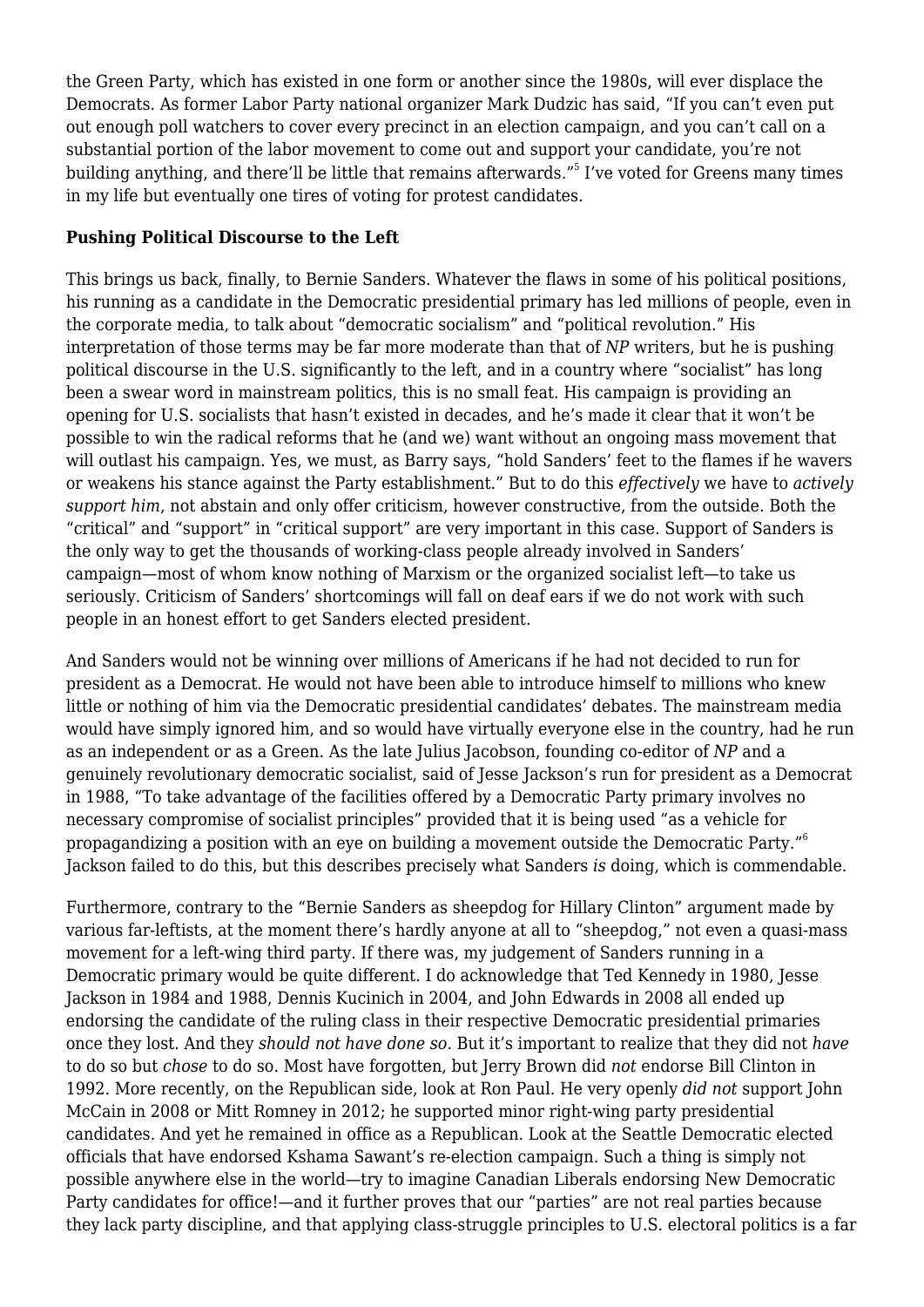messier business than it is anywhere else in the world.

Yes, Sanders has already said he would endorse Hillary Clinton if he loses to her in the 2016 Democratic presidential primary. But Sanders, as explained above, can't be *forced* to do this. He's made a *choice*. Contrary to what some socialists believe, there are no actually enforceable Democratic Party rules that prohibit him in advance from "harming the Democratic Party." So, I think that socialists should pressure Sanders' campaign to "pull a Ron Paul"; at the very least he should *not* encourage his voters to support Clinton if he loses the presidential primary. If he refuses this request we should openly criticize him for it. But again, the only way we can effectively apply such pressure is if we are active in his presidential campaign. Pressure from the outside simply won't work. By all means, let's relentlessly attack Clinton and other "billionaire class Democrats" who dominate the Democratic Party line. One can do this just as easily as a registered Democrat as a registered Green or independent. No one can silence you, just like Fannie Lou Hamer couldn't be silenced as a civil rights and anti-Vietnam War activist of the Mississippi Freedom Democratic Party, which in 1968 did become the official Democratic Party of Mississippi, despite being betrayed by Lyndon Johnson and those who supported him in 1964.

#### Barry argues that

If the Sanders campaign is competently run, Hillary Clinton and the Democratic Party establishment will be confronting an incipient rank-and-file mutiny demanding the complete overhaul and repudiation of what the party currently stands for. An increasingly politically conscious grassroots movement motivated by a militant and credible anti-austerity message heralds the development in the foreseeable future of a "split" situation in the Democratic Party when these demands are blocked, watered down, frustrated or compromised with, as they invariably must.

This split may very well happen. Sanders campaign activists are quite aware of the problem of Democratic Party Superdelegates. To quote a recent email I received from People for Bernie, the Superdelegate system is "*one of many ways that the system is rigged to ensure corporate-friendly Democrats almost always get the presidential nomination.* And it's almost always longtime party insiders that cast votes as Superdelegates. In an ordinary election year, it's one of many ways that they disenfranchise people like us." This is why it's important that Rep. Raul Grijalva and Rep. Keith Ellison endorsed Sanders, and more pressure needs to be put on other Congressional Progressive Caucus Democrats to do the same. Selection of Superdelegates in fact depends on state Democratic Party rules, and state Democratic parties are not immune to popular mobilization.

But let's assume the ruling-class Democratic Party Superdelegates turn out to be the sole barrier keeping Sanders from winning the Democratic presidential primary. Then it's entirely possible that People for Bernie and the mass movement supporting Sanders will make up the base of an independent left-wing party, sooner rather than later. But again, we need to be *in* the Sanders campaign to help make this happen, and, as *NP* writer and lifetime class-warrior-unionist Steve Early has said, we need to get as many unions as possible to support Sanders and not Clinton (either in the primary or the general election). $^7$  And we will need the leftmost elected Democrats—the ones who support social-democratic reform and primarily rely on union PAC money and the financial contributions of "ordinary" people—to "jump ship" to this new party, which requires critically supporting them as well. (I see this as no worse than voting for the social-democratic wing of a popular front, which revolutionaries certainly did in the past, and the Democratic Party today is more like a popular front unto itself than a genuine political party.)

Yes, this is a complicated process, and I wish Marxists could simply stand outside Democratic Party politics entirely and convince the toiling masses to "break with the elephant, break with the ass, build a party of the working class." But decades of revolutionary socialists doing precisely this has